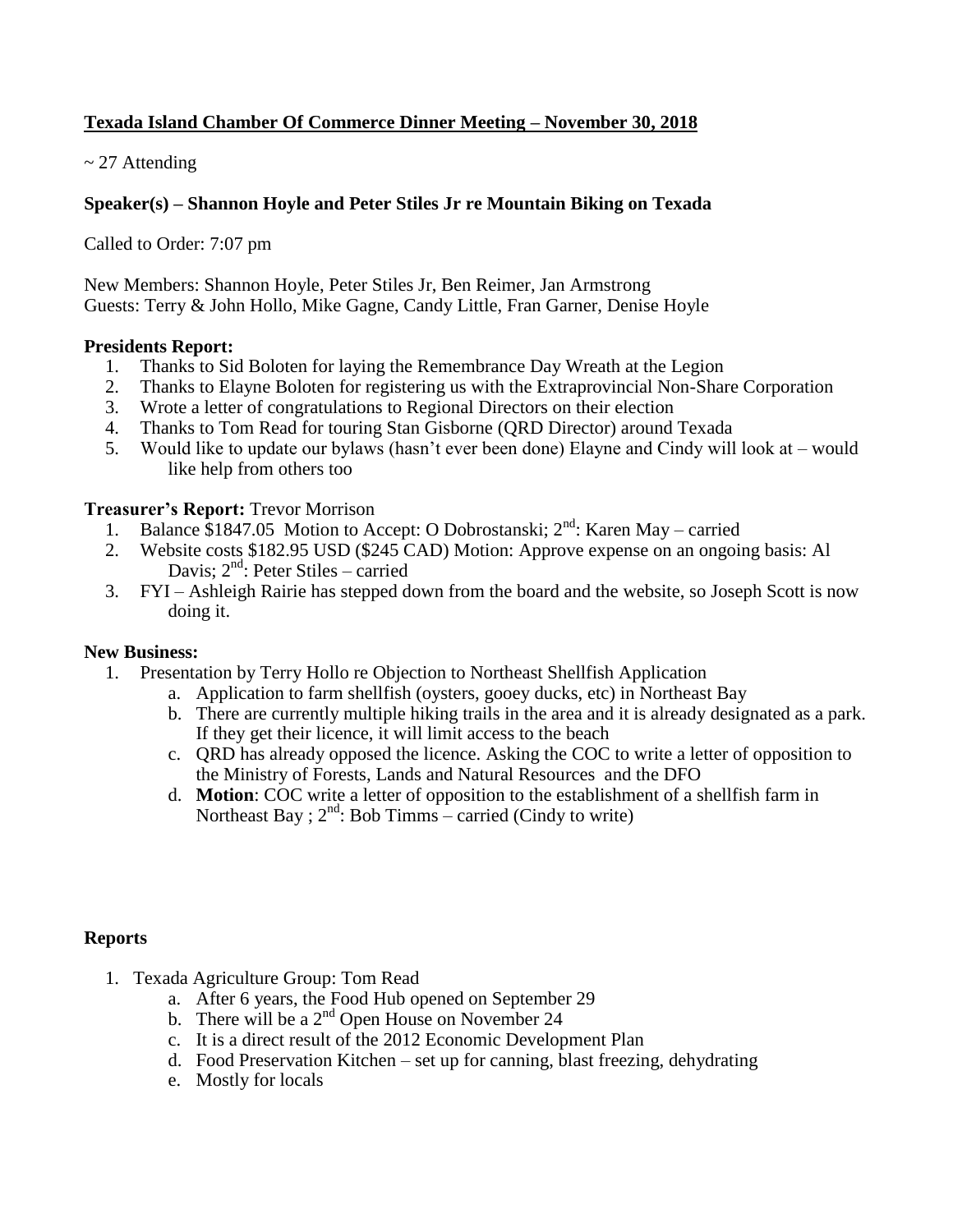- 2. Ferries Al Davis
	- a. Triangle run has been delayed due to the cost for wing walls
	- b. Will start in the fall
	- c. TAN is holding a public meeting re: run times (specifically a 3:15 or 7:15 return)
- 3. VAID Bob Timms
	- a. Water Upgrades are underway
	- b. September 19 completion date
- 4. GBID Audrey Atkins
	- a. Doug Paton has retired from the VFD. Rob McWilliam has stepped in. Recruitment drive in 2019
	- b. Water: 77 meters are in place, to be finished in 2019
- 5. Economic Development Joseph Scott
	- a. 40+ ideas for moving forward with Economic Development
	- b. Survey asking for priorities
	- c. In the new year will hold a community discussion meeting
- 6. Aerospace O Dobrostanski
	- a. Air cadets from PR coming over
	- b. FlyIn and Aerospace camp after Sandcastle in 2019
	- c. Airbuzz already booked for 4 events selling signs for advertising
	- d. Radio Centre to open up this year
- 7. TACT Bob Timms
	- a. Event Planning has started
	- b. Discover PR, Vancouver Outdoor Show, etc for advertising
	- c. Maps on Saltery Bay and Comox ferries
	- d. Boler trailer from Tourism PR will be back
- 8. QRD Sandy McCormick
	- a. Next discussion night will be December 5
	- b. Draft OCP will be out in March 2019
- 9. Emergency Preparation Tony Stetner
	- a. Open house attendance was low. Will try again in Spring
	- b. Emergency Supply Container at the Community Hall
- 10. Museum Peter Stiles Sr
	- a. Old school and teacher display is pretty much done
	- b. Refurbishing the washrooms, adding LED lighting
	- c. All Volunteer!!
- 11. Refuge Sponsorship Karen May
	- a. Settling in, getting English tutoring